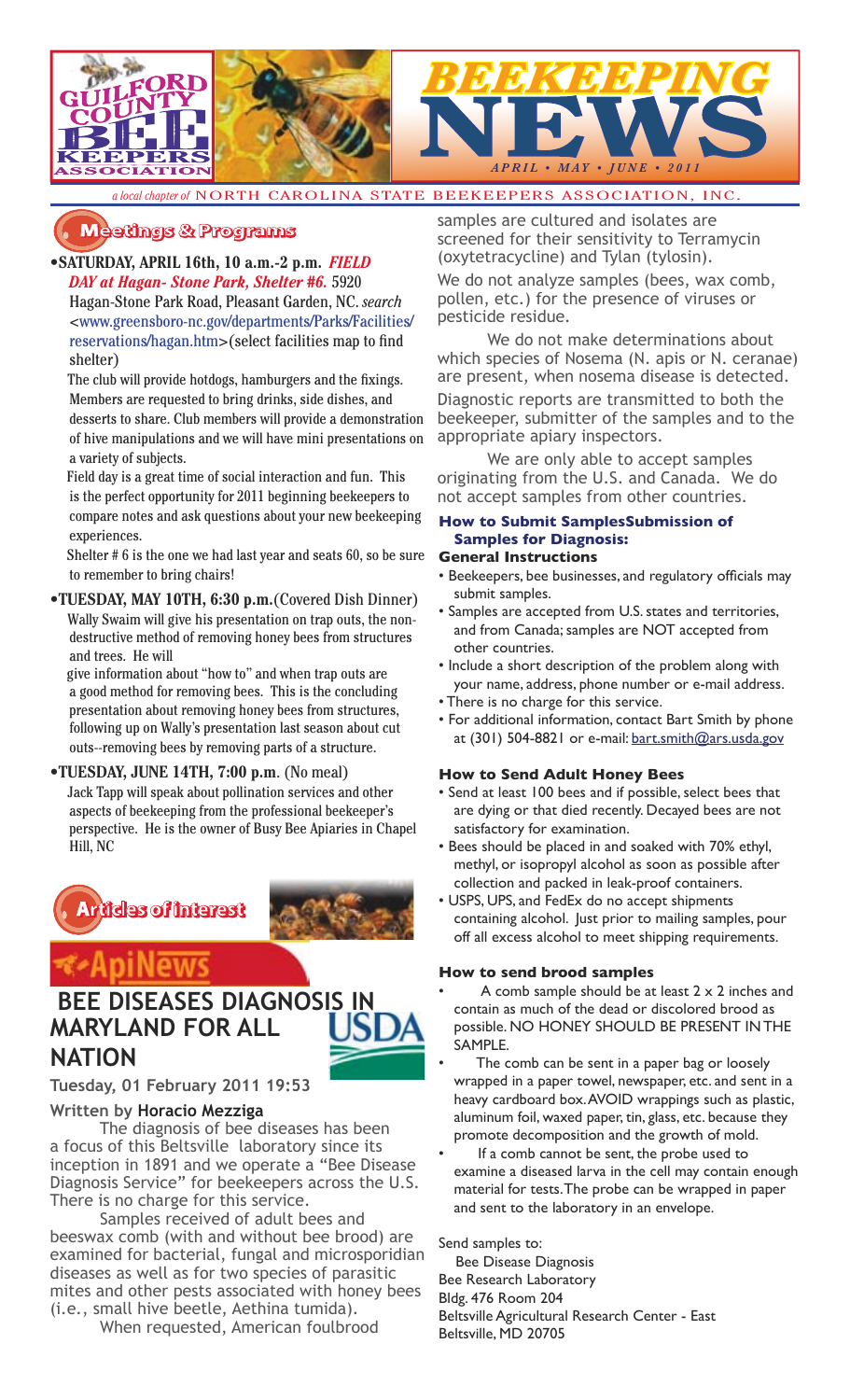

## Fears Asian bee is Australia's next cane toad Science & Technology News: March 2, 2011

The aggressive and invasive Asian (Apis Ceranae) honey bee could become as

bad a pest in Australia as the cane toad, a senator warned Wednesday, adding

that the insect could threaten the country's food supply.

The cane toad, a prolific breeder which secretes a toxin that can kill pets and wildlife, has spread widely in tropical Australia since being introduced to kill beetkes in the 1930s, devouring insects, bird's eggs and native species such as the quoll, a cat-like marsupial.

Greens Senator Christine Milne said the bee industry was at risk from an incursion of Apis cerana in the northeastern city of Cairns which was first detected in 2007.

"It is the 21st century equivalent of the cane toad and the bee keepers

have been saying that for some time," Milne told reporters, describing the pest as "a cane toad with wings". The Australian bee industry has urged the eradication of the Asian species, which undermines European honey bee populations by competing for food, robbing hives and transmitting disease and parasites.

The industry fears that if the Asian bee becomes established it will destroy European honey bee populations, which are kept in hives and transported around the country to pollinate crops.

Because the Asian bee cannot be kept in boxes, it is not suitable for such pollination techniques.

But government officials are likely to abandon an attempt to wipe out the Asian species at the end of April after saying it was "no longer technically feasible to achieve eradication".

Sustainability Minister Tony Burke said the decision by the Asian honey bee management group was based on scientific research. end

# UNEP EMERGING ISSUES





THEO THERE'S AD THE GRUE D. GUD BUOYER

**GLOBAL HONEY BEE COLONY DISORDERS AND OTHER THREATS TO INSECT POLLINATORS** 



**This booklet is available on line as a pdf file and consists of 12 pages. Check it out at:**  www.unep.org/dewa/Portals/67/pdf/Global\_Bee\_Colony\_Disorder\_and \_Threats\_insect\_pollinators.pdf

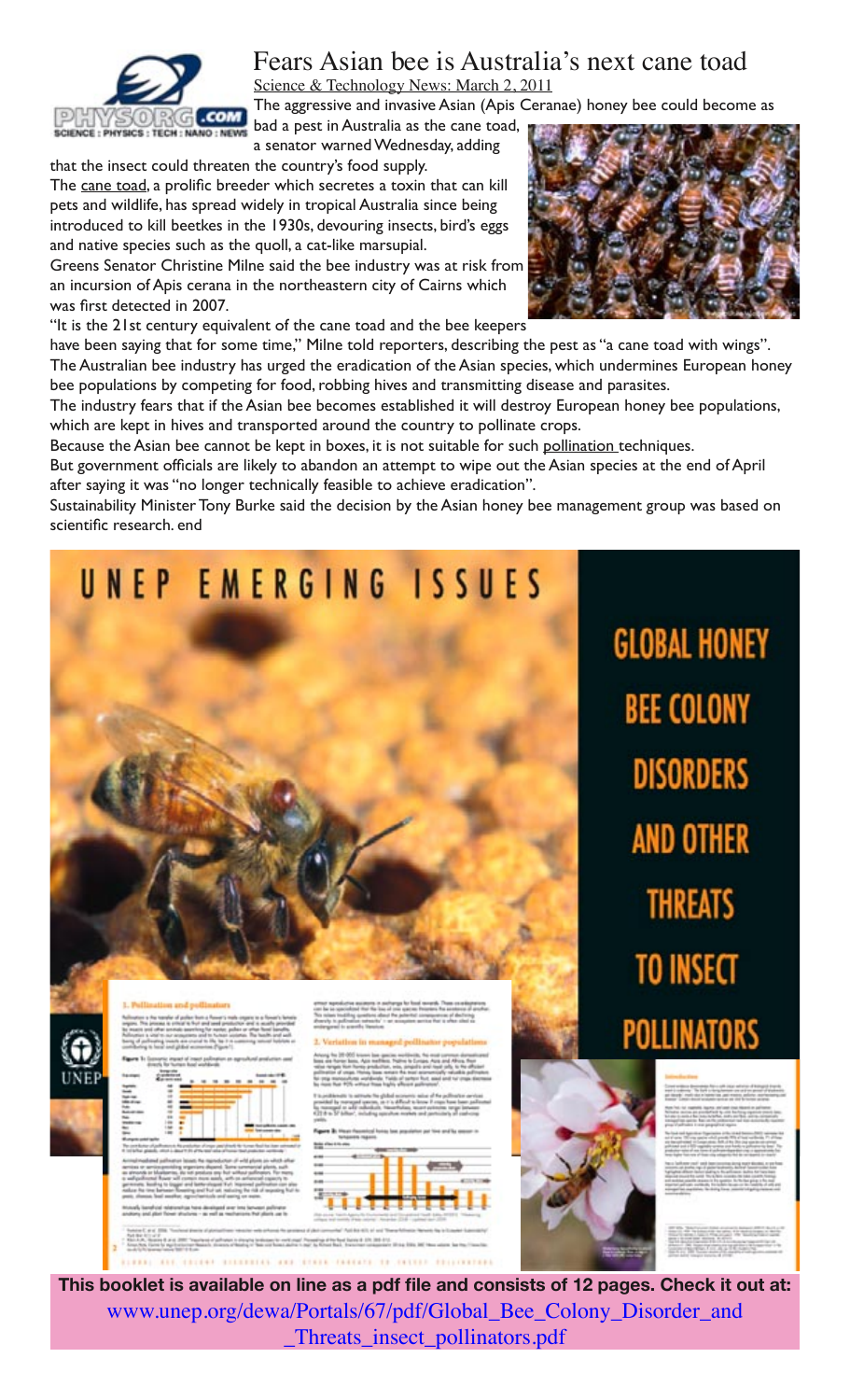**NEWS NOTTINGHAM** 

**CONTRACTOR IN ASSOCIATION** 

### 24 March 2011

# Woodpeckers 'adding to decline of honey bees'

## **Great spotted woodpecker numbers are increasing in England**

Woodpeckers have been adding to the honey bee's decline in Nottinghamshire, say the county's beekeepers.

The beekeepers say the hard winter has forced woodpeckers to find food in apiaries, where beehives are kept.

Nottinghamshire beekeepers discovered the birds were boring through hives to feed on lava grubs and even the bees themselves.

The UN recently warned that the threat to the honey bee was now a global phenomenon.

The reasons range from declines in flowering plants to the use of damaging insecticides and the worldwide spread of pests and air pollution.

Without the honey bee scientists have said there would be a worldwide food shortage. In the UK, many beekeepers have reported the loss of hives due to low temperatures during the winter. The cold meant woodpeckers could not find food as freely as in previous milder winters.

"Woodpeckers, bless them, were driven to resort to what they could get. Last year was a particularly savage winter," said Alison Knox, from the Nottinghamshire Beekeepers' Association. "So the woodpeckers, bless them, were driven to resort to what they could get."

Mrs Knox added it was beekeepers using "out-apiaries", where bees are kept at a location away from their homes, who were reporting the problem.

"They wouldn't see [the bees] from one week to the next and by the time they had got back to the hives the woodpeckers had done the damage," said Mrs Knox.

She said the woodpeckers could easily be dissauded by hanging CDs from the apiaries. "Birds don't tend to like shiny silvery things that move," said Mrs Knox.



# Jack Daniel's Launches Tennessee Honey: First New Whiskey in a Generation

by David Kiley. Mar 18th 2011 at 4:01PM

Jack Daniel's is about to roll out its first new expression in a generation: Jack Daniel's Tennessee Honey.

The new libation starts with Jack Daniel's Old No. 7 and mingles it with a special honey liqueur. The result is a smoother, sweeter version of Jack that is just 70-proof. It is a clear and understandable attempt to pull more women into drinking Jack. There is even a cute honeybee on the label. Older drinkers might take a shine to it, as well. I can see my late Aunt Letitia or even my North Carolina Gram sipping Jack's Honey.

The addition of liqueur does give the finish a vaguely medicinal, cough-syrup taste in the background of other flavors like butterscotch, pear and honey.

Bartenders are just getting samples to play with, but I can see Old Fashions being made with Jack Honey, as well as Mint Juleps that are made with Old No. 7 instead of Kentucky Bourbon. The Derby is right around the corner, too.

Price: About \$22.00 for a 750 ml bottle.

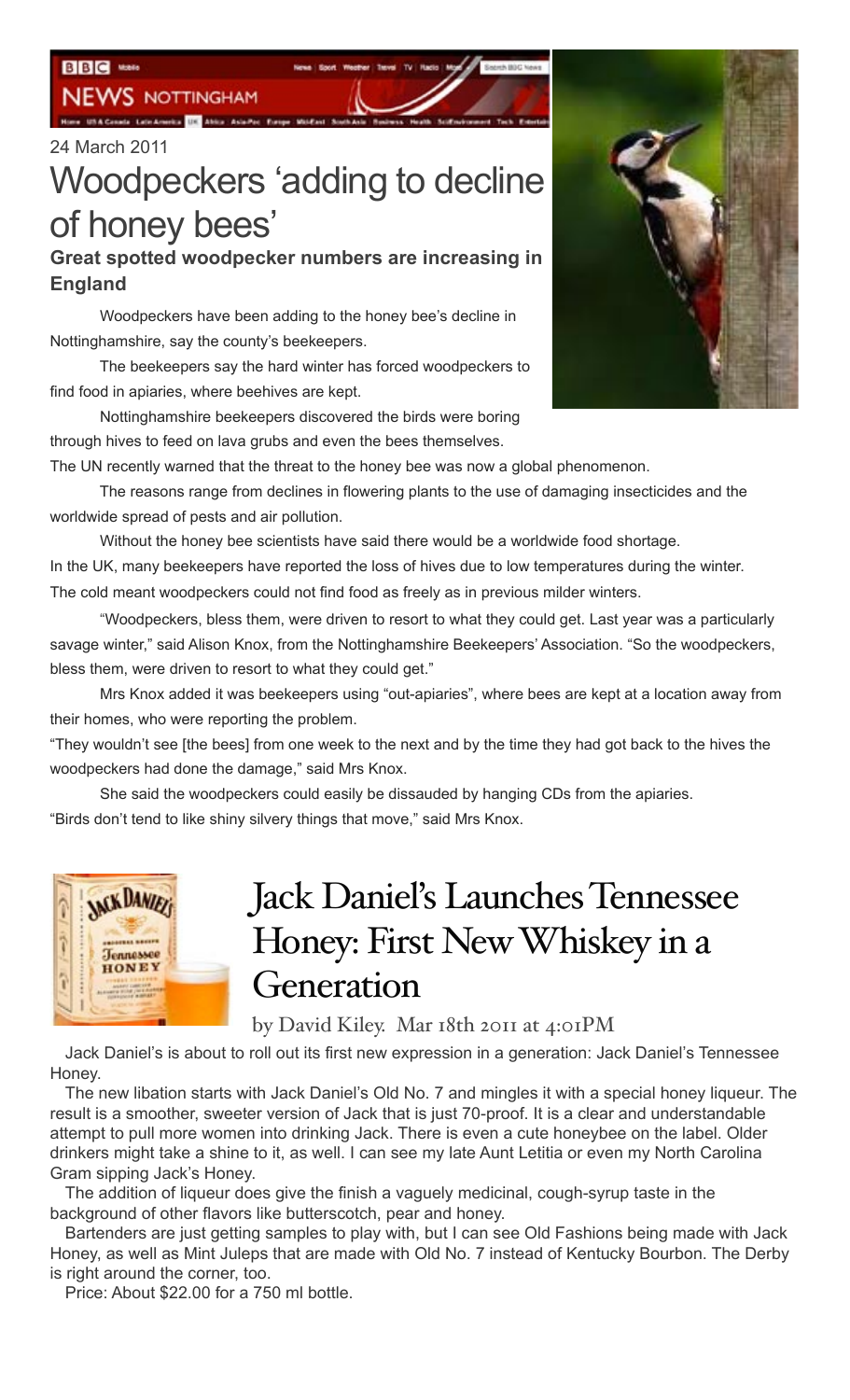# <u>B</u>loomberg **Businessweek** APICULTURE March 24, 2011, 5:00PM EST **U.S. Queen Bees Work Overtime to Save Hives**

Beekeepers figure out how to fight Colony Collapse Disorder By Alan Bjerga, March 28, 2011

The farm economy just got a tiny boost: The number of honey-producing bee colonies in the U.S. has reached a 12-year high, according to the Agriculture Dept. That means the colony count is finally higher than at any time since Colony Collapse Disorder started to ravage the nation's hives.

Honey bees pollinate crops ranging from almonds to blueberries, and bee-pollinated fruit is found in products from Häagen-Dazs ice cream to General Mills cereal. The government's Agricultural Research Service (ARS) estimates that pollinating by bees is worth \$15 billion annually to the farming industry.

Colony Collapse Disorder, a syndrome that since 2006 has increased bee deaths during the winter months, threatens this agricultural niche. Although scientists suspect that some combination of viruses, parasites, pesticides, nutrition, and contaminated water are working together to weaken the colonies, no one has found a solution.

The number of bee colonies in the U.S. is down to about 2.6 million today, from 5 million in the 1940s, according to the ARS. Since it was first identified, the disorder has raised the late-year mortality rate from 15 percent to 20 percent of all hives to about a third.

There is a way to offset the scourge: Produce more bees than the disorder kills. This strategy depends on the queen bee, chosen for her reproductive role by the female workers, which are sterile. The workers feed the queen copious amounts of royal jelly secreted from their glands. The jelly transforms the queen-elect from a sterile female into a super-fertile creature that mates with the males of the hive and produces numerous progeny.



olony David Mendes (Actor), Lance Seppi (Actor), Carter Gunn (Director), Ross McDonnell (Director) | Rated: NR | Format: DVD check *Amazon.com*

Until the onset of colony collapse, beekeepers had let the hives follow their natural habit of producing new bees in the spring and summer and going dormant in the fall and winter. Now beekeepers are breeding more bees in the summer and fall by dividing their hives. When the hives split, the worker bees nurture new queens and the population rises. That way, more bees survive colony collapse in the winter.

Researchers such as Dennis vanEngelsdorp, an entomologist at Pennsylvania State University in University Park, see the current approach as a stopgap measure. "It's a sign the situation is still strange," he says. Entomologists would rather find a remedy to the scourge than run a perpetual race with it.

**The bottom line:** Although beekeepers are pumping up the number of honey bees, Colony Collapse Disorder still threatens \$15 billion in agriculture.

**Bjerga** is a reporter for Bloomberg News.

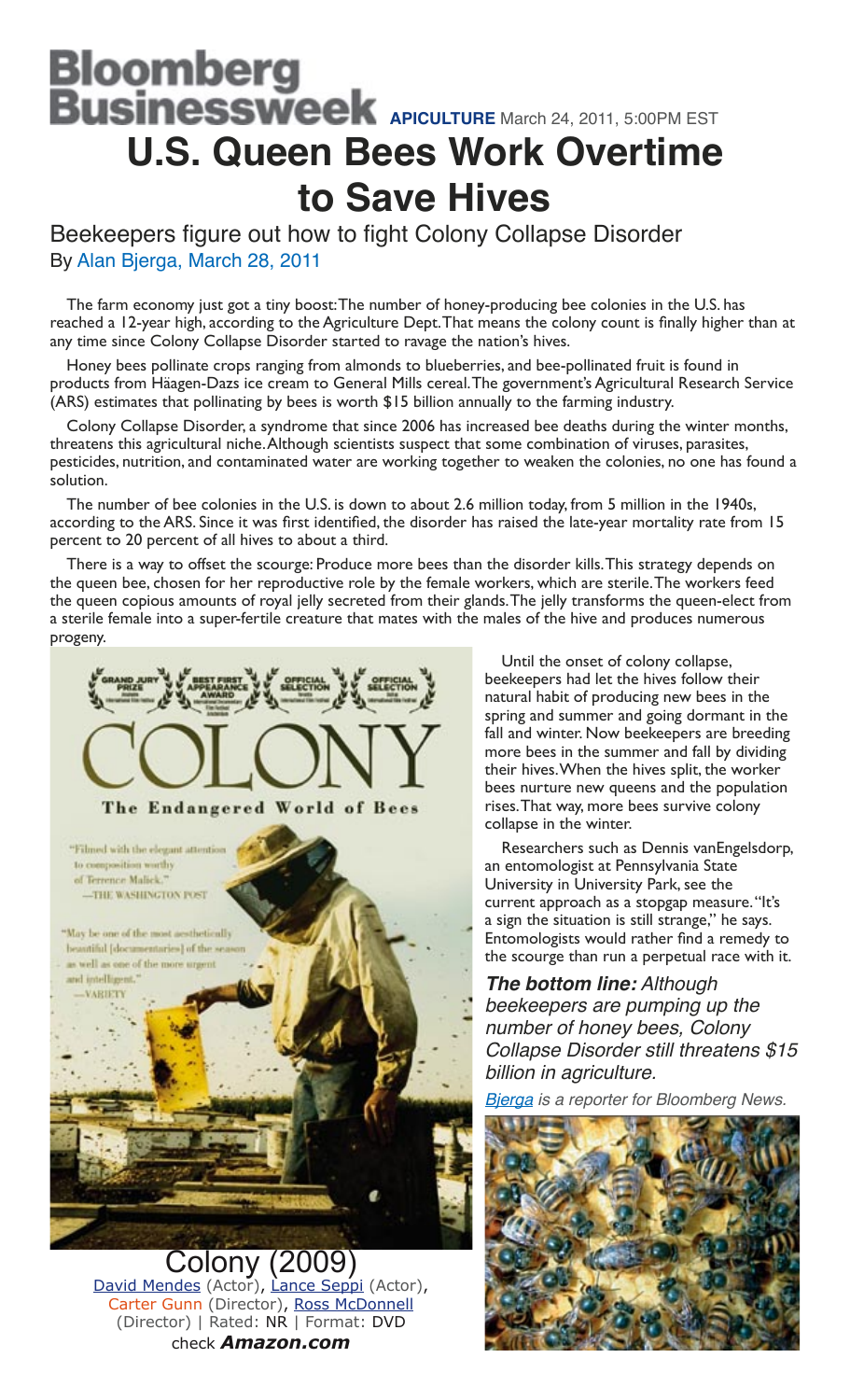**Size and Ramifications - Part 1** {This is a lengty article followed by part 2 if you wish to read all. This copy is edited to fit limited space. ndf} *The Way Back to Biological Beekeeping, Part 4*

**Honey bee comb: Brief History,** 



From very early times, the comb built by honeybees has been studied and admired as a solution, to the problem of combining light weight and great strength, to be duplicated in the building of structures. The first known research on the structure on honeycomb dealt with the hexagonal form of the cells by Zenodorus, of Sicily. This was done in the 2nd century B.C., right after the time of Archimedes. Zenodorus proved back then that, of the three regular figures that will completely fill a plane surface (namely, the equilateral triangle, the square, and the regular hexagon), the hexagon has the greatest content for a given circumference.

Pappus later, around A.D. 500 copying from Zenodorus, also found that bees wisely choose the hexagon form for the cell-mouth which they suspect will contain and hold the most honey for the same expenditure of wax in its construction. He was the first one to put forth the suggestion that honeybees economize wax, a notion believed for many years, though in today's world now known to be far removed from the realities of the matter. After Pappus there was no known study of honeycomb construction until a person by the name of Kepler, an astronomer in 1611, published a very good cell description. He was credited with being the first to notice the rhombs at the base of individual cell construction.

....The first artificial comb foundation was made in Germany in 1842 by Gottlieb Kretchmer. It was made by a pair of engraved rollers, and starch was used to prevent the wax from adhering to the rollers. The device consisted of a strip of tracing linen, coated with a composition of white wax and starch, and upon which the comb-foundation or base of the cells were impressed, by passing it through a pair of engraved rollers.

From there others followed, namely Jean Mehring (Dutch). In 1857 he used pure wax cast between metal molds, and A.I.Root (USA) in 1876 first used a metal roller press. Otto Schenk in 1872 produced and showed foundation with projecting starters for the side walls and John Long (USA) in 1874 produced a similar product. D.S. Given (USA) about 1879-1881, produced wired foundation made in a press, but it was not until 1892 that E.B. Weed (USA) produced sheet wax in long lengths for use between rollers. All this advancement in the making of artificial comb foundation set the stage for our present century's achievements in technology relative to modern beekeeping, as well as, all of today's pressing problems of parasitic mites and their associated secondary diseases.

I would say our present era of problems began around 1891 in Belgium with the introduction of artificial comb foundation with 920 cells to the square decimeter which would equate to about midway between 4.6 cm and 4.7cm for 10 worker cells. The beekeepers there all adopted this size of cell. The experts of that time believed that it was advantageous to produce as many bees as possible on the least possible surface of comb. Thus there was said to be a premature narrowing of the cells throughout Belgium, and at the end of a few years the bees were miserable specimens. (We could say that this was then the opposite of today's problem of bigger is better.)

It was then that to combat so harmful a tendency that an idea was born with a proposed magnificent final (which we are still playing out today). A Prof U. Baudoux of Belgium published an article in Progress Apicole in June, 1893, advocating the use of larger comb cells, as a result of experiments duly described. It seems Prof Baudoux wanted to rear bees of extraordinary vigor, able to forage over a more extended flight-radius and to visit a multitude of flowers the nectar of which was, then (and probably still is), out-of-reach of their tongues.

.... Prof Baudoux experimented with various sizes of foundation per the square decimeter, namely: 750, 740, 730, 710 and down to 675. ...Prof Baudoux was so successful with his writing and his experiments, and so convincing , that manufacturing houses all started selling foundation with enlarged cells and claiming good results for the use of the same. Most of this work was done around the late 1920s through the 1930s and 1940s. (The result has been that this process of bigger is better with its resultant selling has never stopped, and continues up to modern day to the detriment now, that only enlarged oversized foundations (well beyond the bounds of possibility for bigger honeybees as envisioned by Prof Baudoux) are now only sold and standardized large at that, i.e. 5.7cm for 10 worker cells being about the largest).

Could this continuing trend towards bigger is better be an underlying causative effect creating todays problems of parasitic mites and their accompanying secondary diseases? Probably. But on what evidence would one place such a thought?

Signed: Dee A. Lusby, Amado, Arizona, USA (search **Bee Source.com** for complete text AND there is a Part 2. ndf)